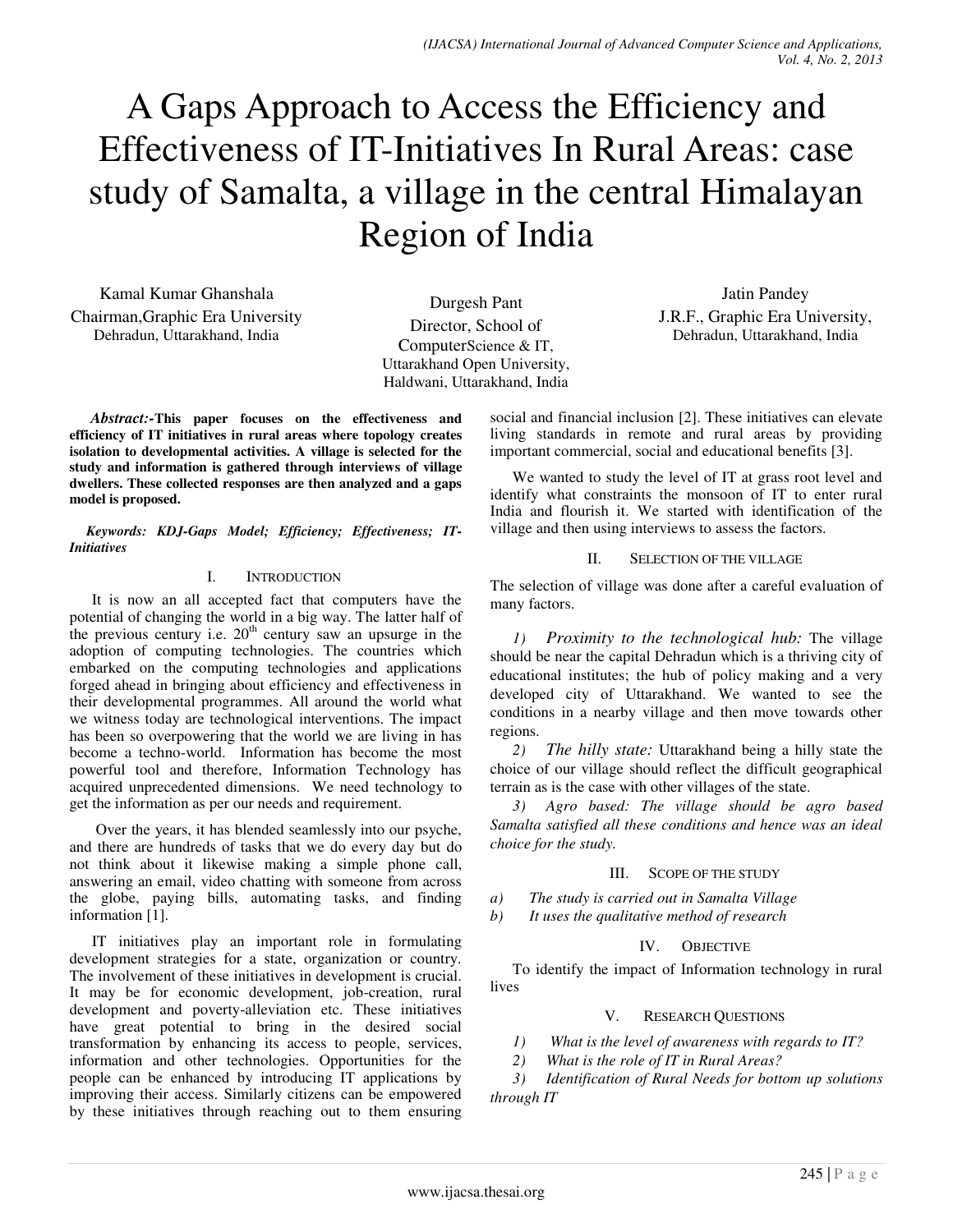*4) Identifying possible visibility measures for rural resources.* 

#### VI. METHODOLOGY

#### **UNIT OF ANALYSIS**

Individual residents of the village were interviewed.

#### **DESIGN OF THE STUDY**

The village 'Samalta' is a mixed populated village with a population of about 1500. It is located about 75 K.m. away from Dehradun in the tehsil of Kalsi. In most of the cases, one or two male members from each family work outside the village for gainful employment. Agriculture and livestock are the traditional prime occupations. Contracting has been another common occupation usually carried out by the males.

Initially we visited the Gram Pradhan to know about the village and conduct a preliminary study.

Keeping the social, political, interpersonal and economic aspects in mind the interview method was followed where descriptive answers were received. With the dimensions identified by interviews with many experts, few factors were shortlisted to carry out the study in this remote village to measure the influence of the IT on village folk.

A principle of full disclosure was followed in order to make them feel comfortable and put them at ease to answer the questions. Each person spent about 15 minutes of their time to share their experience on their transition prior to and after IT initiatives. A personal narrative method of qualitative study was carried out with interview being semi structured and open ended.

The elements of the research were to:

- *a) Identify the shared experience.*
- *b) Explore the nature of the experience.*
- *c) Examine the essence and the perspective of the phenomenon*

All the villagers shared their experience on the same phenomenon expressing their emotional, cognitive and gut feelings. The open-ended responses permit one to understand the world as seen by the respondents. We focused on use of open ended interviews to build up through personal narratives to determine if and how villagers see the role of IT. They were asked a series of questions about themselves, IT, their family and their household. In order to capture the actual words of the person being interviewed, their responses were recorded over the cell phone, Video camera and a few written notes. The recorded voice files enabled to give full attention to the respondents, build up eye contact and rapport and also be reflexive in terms of framing and reframing the questions in accordance with the responses. The villagers slowly shared their experiences, views and opinions and gradually revealed some of their innermost anguishes and aspirations in the course of the interviews.

Firstly, the recorded interviews which were in the local dialect of Hindi were transcribed and then translated into English and typed out. There were a few responses which were not translatable and hence the words and phrases were retained along with the translated version, to give a full flavour to the responses. The responses were grouped into categories best captured and to which they could fit into. The repetitive phrases or words in the responses were identified by the themes culled out by knowing what, which, where and how of the data. Textural description giving an idea of what they experienced and a structural description of how they experienced totally depicting the essence of the phenomena was identified.

#### VII. FINDINGS

The important outcomes of the interviews are summarized in different headings

#### **INFORMATION ABOUT IT**

We found that none of them could totality define IT the closest one dealt with information exchange. They were though of the view that IT is and could be beneficial.

"IT is all about information exchange"-Resp. 2

They had very little information about IT and its uses. They were of a notion that IT is all about transferring information from one person to another.

## **LACK OF AWARENESS: THE BARRIER TO IT REVOLUTION**

We found that people especially above 25 years are not aware about many IT tools and Govt. initiatives. This factor sprang up through many respondents

"Here people are not aware about IT" –Resp. 1

They admitted the lack of awareness among people about IT and related issues. Many referred to themselves and the other village folk when acknowledging the unawareness to IT initiatives and tools.

"We lack in awareness here"-Resp. 2

They were highly unaware about IT and its various applications.

"I don't have any knowledge about computer"-Resp. 4

They were of the view that there might be many tools and initiatives but also knew that the information would not reach them.

"People are not aware of the projects initiated by the Govt."-Resp. 9

They had no idea about the various projects and schemes launched by the Government. Also they were of the view that the schemes only benefit and reach to the urban population.

#### **ECONOMIC CONSTRAINTS: INHIBITOR OF IT WAVE:**

Financing is a major problem to adopt IT. Even mobile is seen as convenient but expensive.

"Use of mobile can be a costly affair"-Resp. 7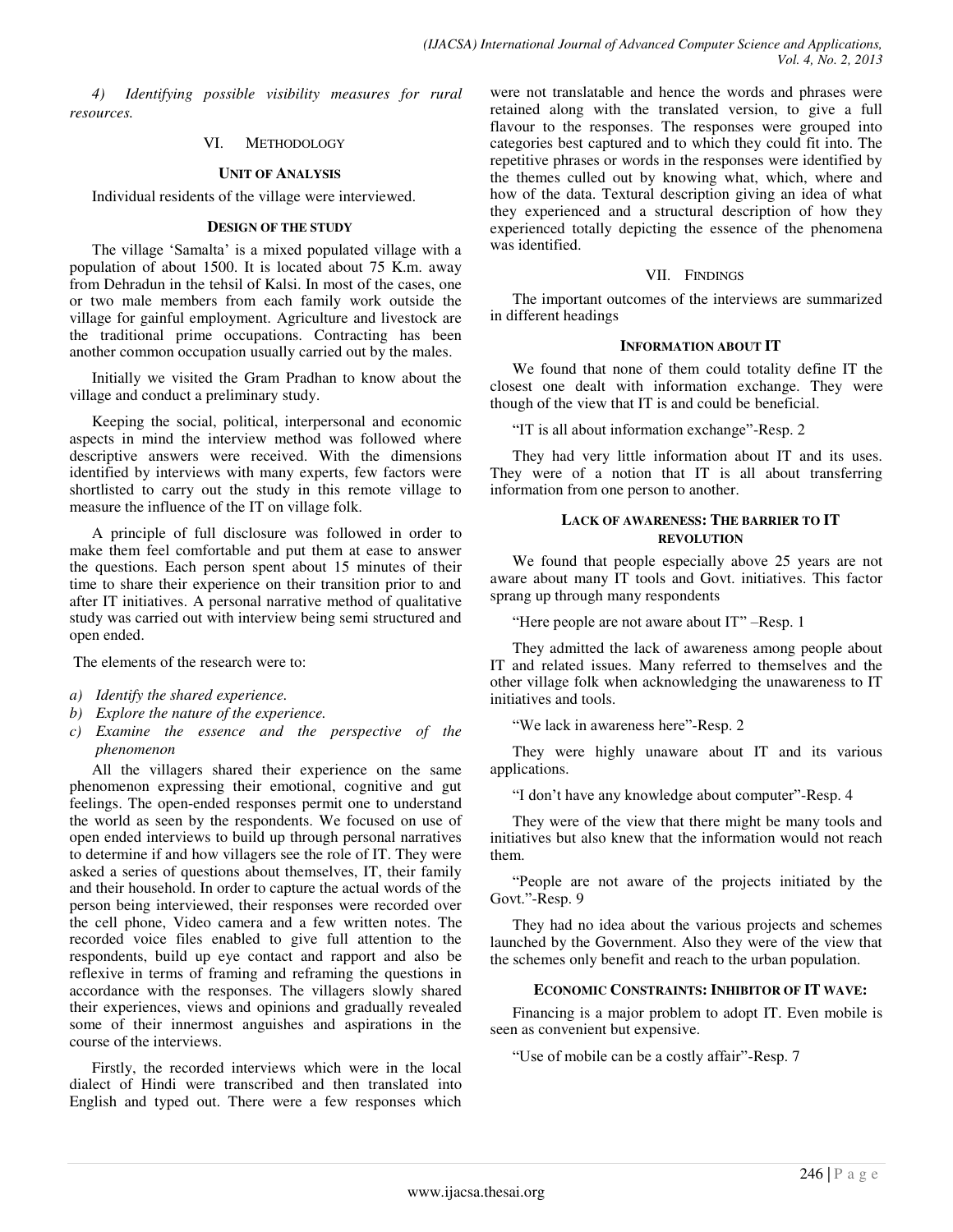They all had a common notion that usability of mobile is a costly affair. The comparative wealth of village is perceived to be lower than the urban setup.

"Financial status of the people is not up to the mark here"- Resp. 9

Computer is still perceived to be a costly machine and its usage in nearer to nil.

"Computer is a costly affair"-Resp. 8

"Villagers are not in a condition to afford computers"- Resp. 9

 Financial status of the people is not up to the mark in Samalta. Therefore they were of the view that they cannot afford computer and its maintenance.

# **DISFIGURED CONNECTIVITY: CRIPPLED LIFE OF IT**

The connectivity wired and wireless is very poor and one of the major factor for stopping the free flow of information.

"There is a problem of internet connectivity here"-Resp. 2

"Connectivity is very poor here"-Resp. 9

They were of the view that connectivity is the major problem here and it hampers the free flow of communication.

Straddling a population of 740 million that logs in a GDP of over Rs. 600,000 cores, rural India presents enormous potential in thrusting India at the forefront of the most powerful nations of the 21st century. Connectivity is the key to harnessing the potential of its enormous human resources [4].

# **GEOGRAPHICAL CONDITIONS: PREVENTING IT PENETRATION**

 We found that people of the village though being so close to the state capital find themselves isolated and deserted.

"We represent one of the remotest parts of Uttarakhand"- Resp. 1

A certain dissonance can be seen in people when they compare themselves to their urban counterparts, thus Geography has also induced this inferiority complex among villagers.

"We are still far behind when we compare ourselves to the metro cities and urban part of India" - Resp. 1

Because of the adverse geographical conditions, they are still forced to live in the absence of basic amenities. The pace of development has been slogging due to the difficult terrain and connectivity to this area.

"I think due to the geographical conditions of this region, the speed of IT revolution is very slow here" - Resp. 1

They also admitted that the geographical conditions of the area create an obstacle in the way to IT and related development.

India is a land of geographical diversities, WiMAX connectivity could play major role in improving the quality of public services and could bring substantial improvement in rural areas [5].

# **RECEPTIVE AND OPTIMISTIC ABOUT IT: HOPES FOR CHANGE**

They are of the view that IT has the capability to change their lives and thus help in personal and societal progress.

"People are more enthusiastic here"-Resp. 2

Even elders have an urge to learn and share the benefits of IT

"Yes why not, I would like to learn computers"-Resp. 3

They were passionate about learning computers. Elders showed the great interest in learning new technologies. They see IT education and benefits to be pervasive and for everyone.

"I think everybody should have knowledge of computers"- Resp. 5

They were of the view that the knowledge of computer is of utmost importance.

"Yes I would like to use computers"-Resp. 7

They are willing to undergo training to be at par with their urban counterparts.

"We would like to be a part of any training initiative"- Resp. 8

They really wanted to learn computers. They were of the view that training programmes must be conducted for them. They realise that IT has the potential to change and elevate their living standards.

"The use of tech will definitely help us; people are passionate about learning new things" -Resp. 9

"IT is very beneficial" - Resp. 1

They agreed upon the importance and advantages of IT. They also acknowledged the power of IT as a change agent.

## **INITIAL FEAR OF IT: INERTIA FOR A CHANGE**

The initial fear of using a new technology was evident in some cases.

"Before, I uses to be afraid of using mobile"-Resp. 4

The fear lowered after prolonged exposure to the IT device.

"I had to struggle a lot about its (computer) handling and I was scared at that time"-Resp. 5

Further research is recommended to provide a more holistic view of rural communities and their needs and of ways to develop ICT in these areas. Given the impact on attitudes to school and engagement with it as a result of the projects, research is also called for to explore how deep-seated antipathy to formal learning can be changed by communitybased initiatives [6].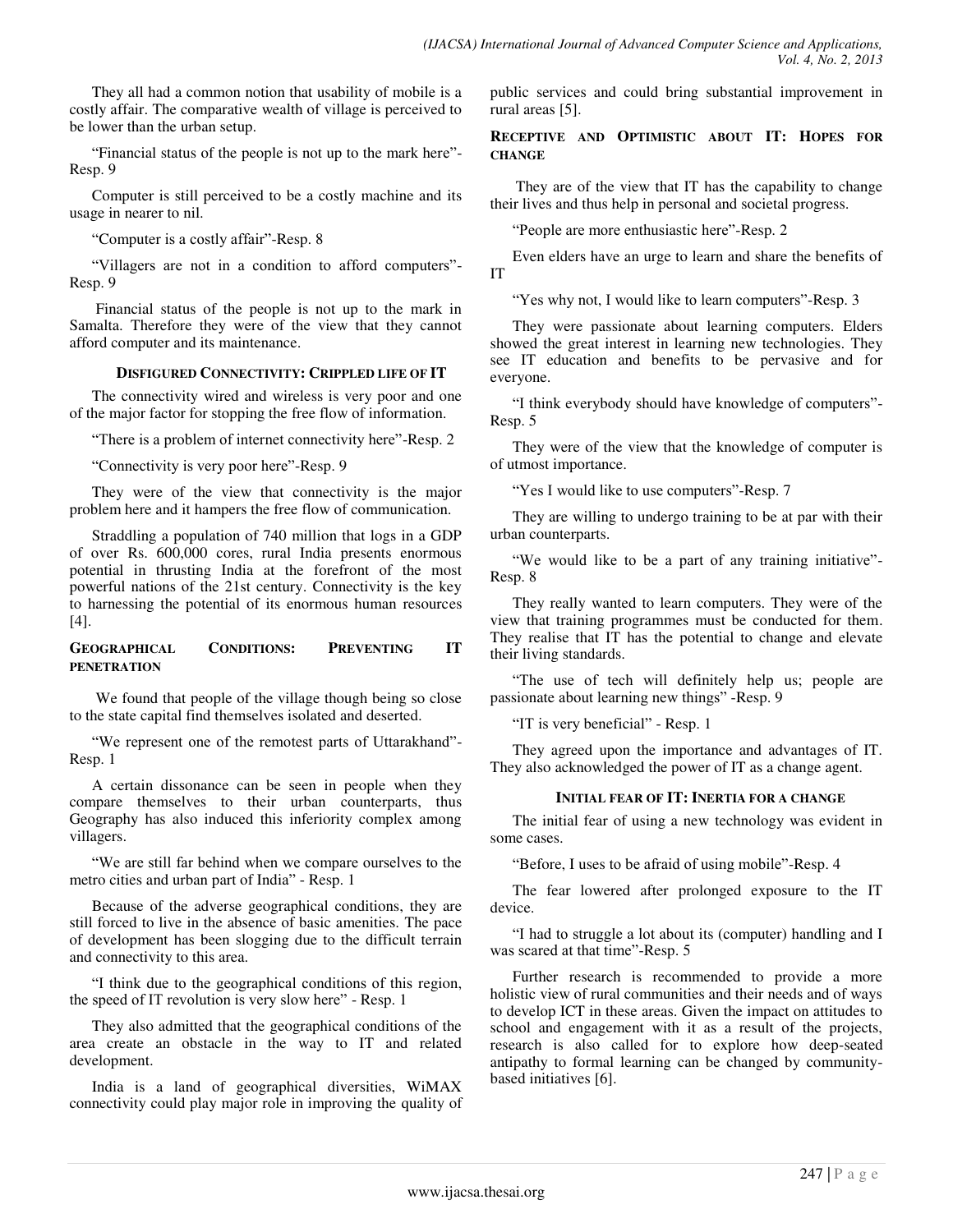#### **IT THE TIME SAVER: QUICKNESS IS THE KEY**

Mobile is seen as a portable source of communication and entertainment

"Yes, Mobile saves time"-Resp. 3

They agreed upon the view that mobile is a time saving device.

"Computer saves time and we can watch movies" Resp. 4

"Now we can talk to our relatives and dear ones through mobile and it saves lot of time"-Resp. 7

Those who use ATM see it as an easy and quick access to money.

"ATM saves lot of my time" -Resp. 9

"It helps us a lot .It saves our time it is beneficial in out day to day activities"-Resp. 5

Technology can help you save time, especially when you use the right technology and take the time to learn how to use it.

#### **IT AS BOOSTER OF THEIR PROFESSION:**

People of the area are mostly farmers and even though they are not using IT they are hopeful that it will aid in their professional development.

"We can spread awareness about our products through computers"-Resp. 4

The knowledge of computer can prove to be an aid in their professions.

"It can be of great use in agricultural field also, in this hilly region most of us are dependent on agriculture as our livelihood" - Resp. 1

They believe that if they are connected to their customers they can eliminate middlemen who suck up a lot of chunk of the profit.

"Connectivity will add to our business prospects" -Resp. 9

They were of the view that proper connectivity will enhance their business prospects.

And it will also add to their economic status. They look forward to training from the Govt. to improve and re-engineer their work practices.

"Govt. should provide proper training to upgrade our business"-Resp. 3

They were of the view that Government should take initiative to conduct training programmes for their professional elevation and socio-economic development. The main profession being agriculture in village *IT for fields* could be the need of the grass roots.

"IT will create awareness about various innovative techniques in agricultural development" - Resp. 1

The application of Information and Communication Technology (ICT) in agriculture is increasingly importantAgriculture is an emerging field focusing on the enhancement of agricultural and rural development through improved information and communication processes. More specifically, e-Agriculture involves the conceptualization, design, development, evaluation and application of innovative ways to use information and communication technologies (IT) in the rural domain, with a primary focus on agriculture. E-Agriculture is a relatively new term and we fully expect its scope to change and evolve as our understanding of the area grows.

The Veterinary Department of Malaysia's Ministry of Agriculture introduced a livestock-tracking program in 2009 to track the estimated 80,000 cattle's all across the country. Each cattle is tagged with the use of RFID technology for easier identification, providing access to relevant data such as: bearer's location, name of breeder, origin of livestock, sex, and dates of movement. This program is the first of its kind in Asia, and is expected to increase the competitiveness of Malaysian livestock industry in international markets by satisfying the regulatory requirements of importing countries like United States, Europe and Middle East. Tracking by RFID will also help producers meet the dietary standards by the halal market. The program will also provide improvements in controlling disease outbreaks in livestock [7].

#### **IT AS MIGRATION PREVENTER: STOPS THE OUTFLOW**

They believe that if IT enables them to get visibility they would love to stay in the village instead of moving out to the cities.

"If we get better opportunities here then I don't think people will migrate to cities" - Resp. 1

The main reason of migration is lack of awareness and proper opportunities. They were of the view that people migrate in the absence of job prospects and better opportunities.

By 2030, India's urban population is set to reach 590 million, an addition of approximately 300 million to India's current urban population. Much of this growth will be due to rural-urban migration. The success of the Indian urbanization agenda will be hugely dependent on the poor migrants' integration as urban citizens [8].

## **LACK OF RESOURCES: CURTAILING IT TO MASSES**

The villagers are aware and disgruntled with the fact that lack of resources has kept them away from taking benefits of many IT tools and initiatives

"We lack in practical implementation of IT, we don't have sufficient resources here" - Resp. 1

Electricity, Mobile coverage, roads etc. are major resources which are needed for IT to flourish but these are in deficiency here.

"No I have never made my reservation done here, there is a problem of electricity here" - Resp. 1

"We had to struggle for even basic necessities like electricity and transport"-Resp. 4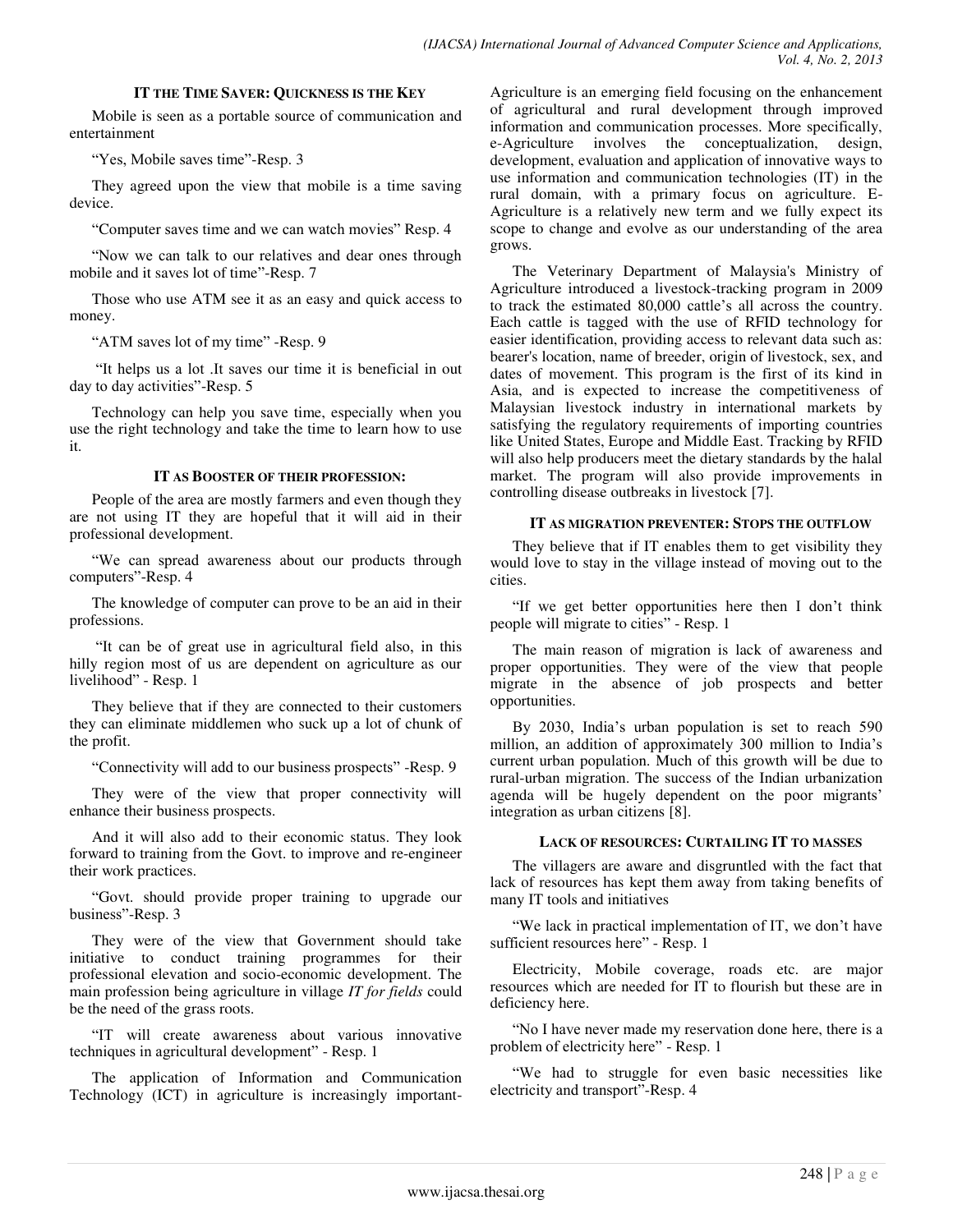They were of the notion that we had to even struggle for basic facilities like electricity, proper transportation facilities etc.

Despite several policy initiatives by the Government of India (GoI) and progress in extending the National grid, 56 % of rural households still do not have access to electricity. And even When they do, many have opted not to connect because of poor reliability and inadequate supply [9].

"Here we don't have good facilities"-Resp. 9

Resource, knowledge, status and technology are important factors for the development of Rural India. Rural folk have largely been ignorant to this fact as they were either confined to their immediate livelihood incomes they have been gaining through manual labour [10].

## **GOVT.'S ROLE: WHAT SHOULD BE DONE?**

Creating awareness and then usability could be seen as key challenges for Govt.; Good policy-making is only half of the solution. In the absence of proper execution or enforcement, it becomes mere eyewash, failing to help the most excluded.

"Govt. should help, motivate and make people aware here" - Resp. 1

Capacity building can be done through providing training to few who could impart it to others.

"There should a specialist to teach computers in schools" - Resp. 1

An important aspect of maintainability of a measure taken by Govt. is highlighted.

"I think proper implementation of policies is very important, after framing policy it must be maintained properly" - Resp. 1

They were of the view that there should be proper implementation of the policies designed by the Government. Uniformity in implementation of policies will plug in the discrepancies

"Policies framed by the govt. must be implemented uniformly and properly. Facilities must reach villages"-Resp. 2

Subsidised training and IT equipment can be very beneficial.

"Govt. should do something for BPL families"-Resp. 3

"We should be equipped with computer"-Resp. 4

"Govt. must educate us about new trends in technological developments"-Resp. 5

"Govt. should frame good policies for the development of villages"-Resp. 6

"Yes…Govt. should train us"-Resp. 7

The need of the training is quite visible. They had ample of enthusiasm about learning new things. Also they were of the view that good training programmes must be conducted for them.

"We want proper connectivity here" -Resp. 9

# **NEED FOR TRAINING: THE NEED OF THE HOUR**

The need for training sprang up in many interviews; the bottom up demand from the grass roots can be cited as training and education.

"Yes…I see lots of benefits of training programmes and I think govt. must train villagers about new technologies and its use."-Resp. 2

"We should be trained in IT and its use"-Resp. 3

Training is linked to the level of awareness and thus prospect of use.

"Yes…why not, Govt. must focus on training people here as it leads to awareness" - Resp. 1

"Govt. must educate and train us towards this"-Resp. 5

"Yes the Govt. must train us, it would be beneficial for us"-Resp. 6

They see training as an important enabler for IT to touch their lives.

"We can't brush aside the importance of training"-Resp. 7

"Govt. should take initiative to start training program for us" -Resp. 9

VIII. CONCLUSION: PROPOSED GAPS MODEL

We identified many gaps between Govt and Public which are summarised below in the form of Gaps. A gap is evident only there is a mismatch between sending and receiving end. If there is a perfect match there will be no gap.

# **The KDJ<sup>1</sup> -Gaps model**

## **GAP 1: THE GOVT.-PUBLIC GAP**



We find that there is a huge gap between the expected policy by Govt. and how it is perceived by Public. Govt. expects a policy like Aadhar for social inclusion of the deprived but we found many of them see it as just substitute to Ration card.

 $<sup>1</sup>$  KDJ refers to the authors' initials</sup>

l